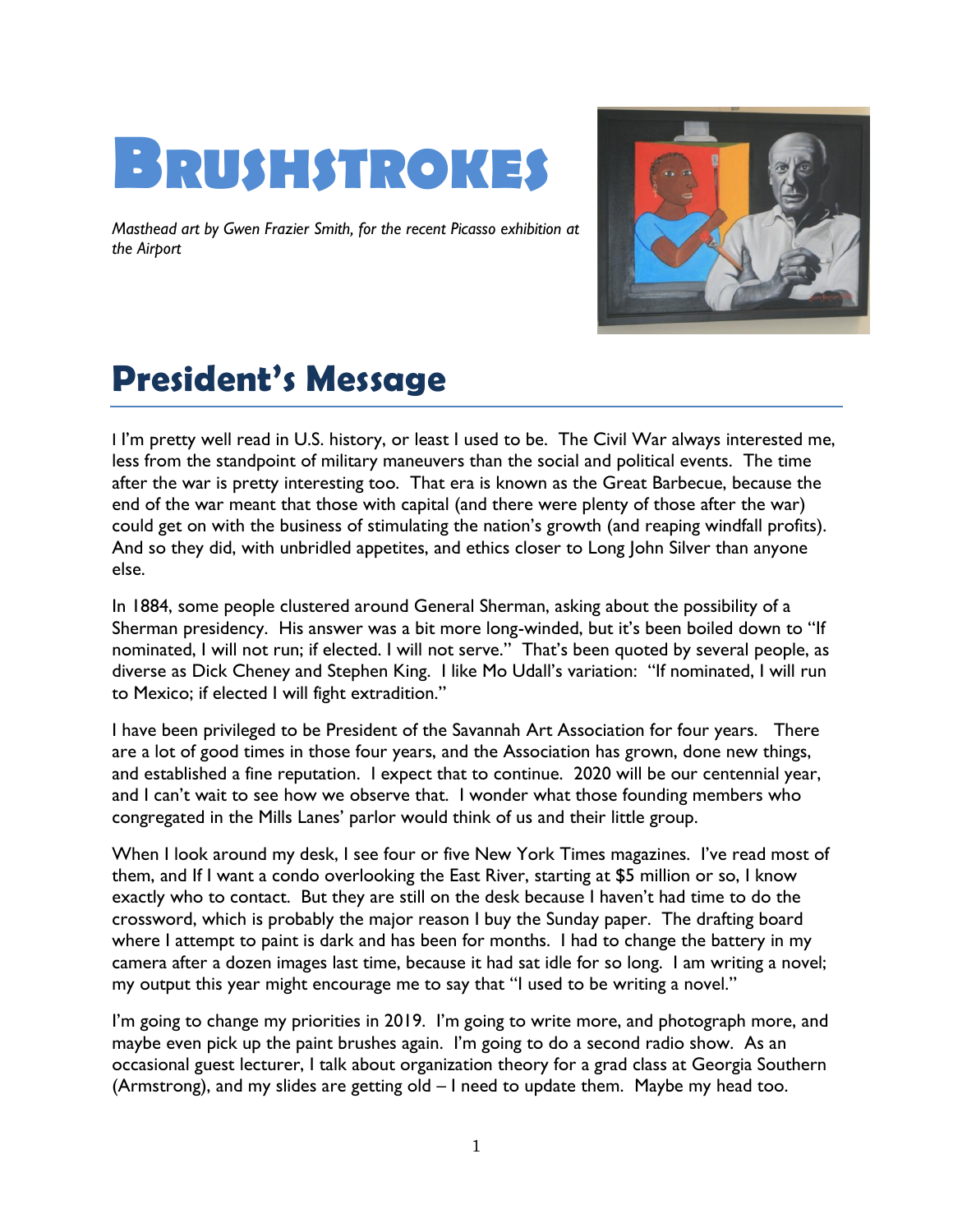To do that, I'm going to have to change my act. I have already resigned from some organizations, and I won't join any others. I think the Savannah Art Association is a fine

organization, doing a good job. I don't think it's come close to reaching its full potential, and I want to be there when it does. But my particular style of management demands more time than I have to run for President again, and I didn't take the responsibility to do a half-… um, hearted job.

Whoever will be the President next year will inherit a knowledgeable, active, and capable Board of Directors, who have been very easy to work with. But it's time for new faces and new ideas.

I said some of these things last year, but fate intervened (you say that when you can't remember what happened). This year, I've emailed Mo Udall's heirs to see if they have any property in Mexico they'd like to sell.



### **Organization Notes**



At the November meeting, the Board of Directors

formed a nominating committee. The nominating committee will present at slate of candidates at the January meeting for next year's officers - President, Vice President (Operations), Vice President (Planning), Secretary, and Treasurer. We will also accept nominations from the floor at that meeting. If you are interested in being on the slate, please send an email to any of the committee members: Ed Eckstrand, Roy Yarger, and Andrea Stark. You can also send an email to info@savart1920.com.

We are still looking for members to assist the Board of Directors or to join in some capacity. The beginning of a new year usually bring some shuffling in the Board membership, and this year will be no exception. If you think you can assist the organization, please contact any current member of the Board and express your interest. Duties are flexible – we've been able to migrate them t suit the strengths of members. Let us know.

The Board has decided to close the exhibition at Atlantic Foot and Ankle. That was a difficult decision, but the lack of sales was a large factor in the determination. If you have art at that site, Marcee Musgrove will be in touch with you soon to explain pick-up details.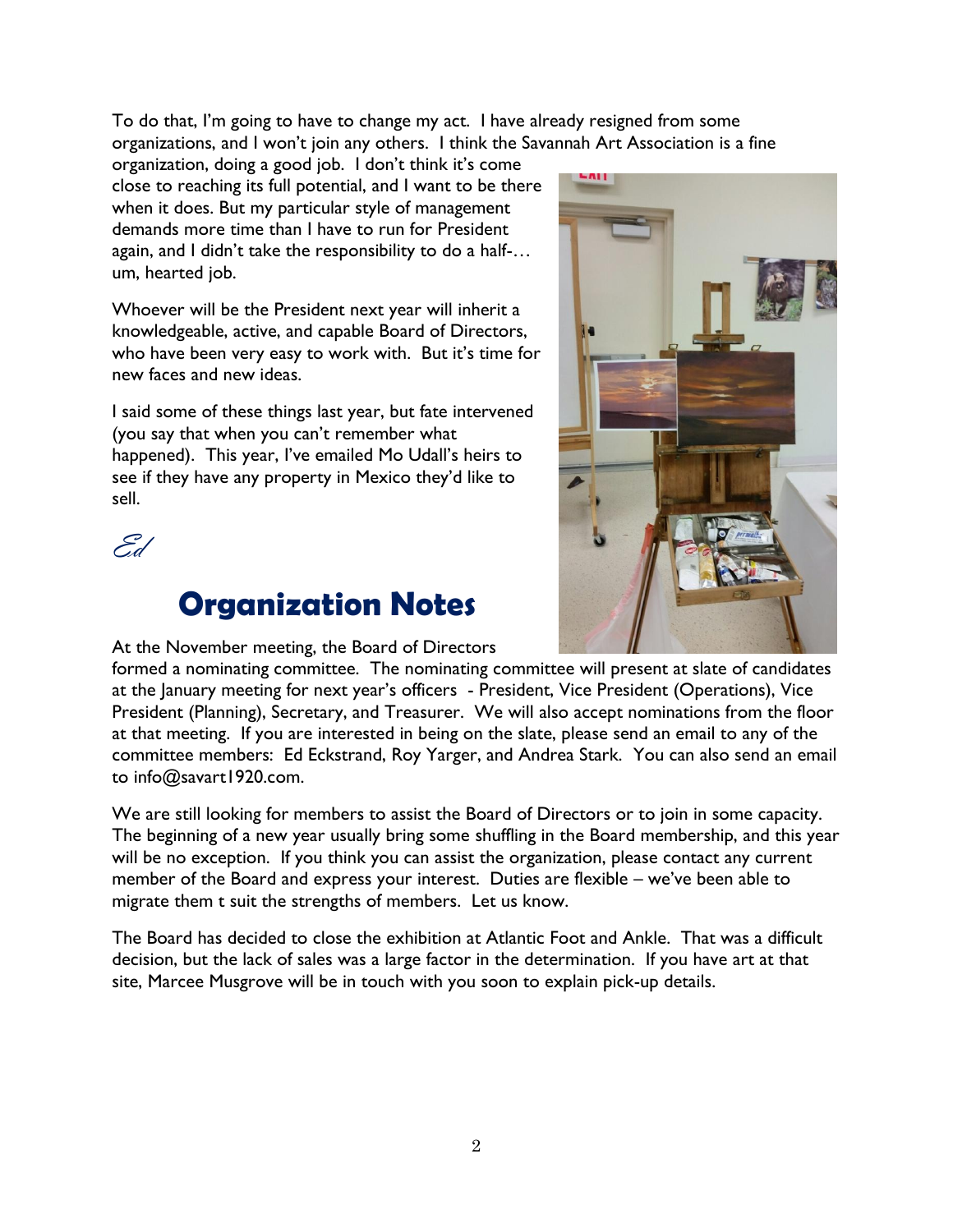

We've been talking about updating the site for quite awhile now, and it's finished. We could not have accomplished this without **Jess Berghorn,** who did most of the lifting, heavy and light. We got to know Jess through her stint at the Gallery on Chippewa Square, and she has continued to help us in several ways.

## **What's Going On?**

We've opened the exhibition upstairs at Dick Blick. The reception will be November 23<sup>rd</sup>, between 3 and 5 pm. That's Black Friday. The reception will include an Artist's Choice award, voted by the exhibited artists for the best in show. There's going to be some stiff competition. The pictures at the right are Gone Fishing and Sea Horse, by Marcee Musgrove.

The Members' Room at the Savannah Art Association Gallery changed out this month, so there's all new work to see. The gallery is on Chippewa Square, at 232 Bull Street. If you are interested in exhibiting your work there, the next change will be in early January. Please email us at  $info@savart1920.com$ , and we'll send you more information. By the way, we have some new artists with exciting new work this time. It's worth a visit.

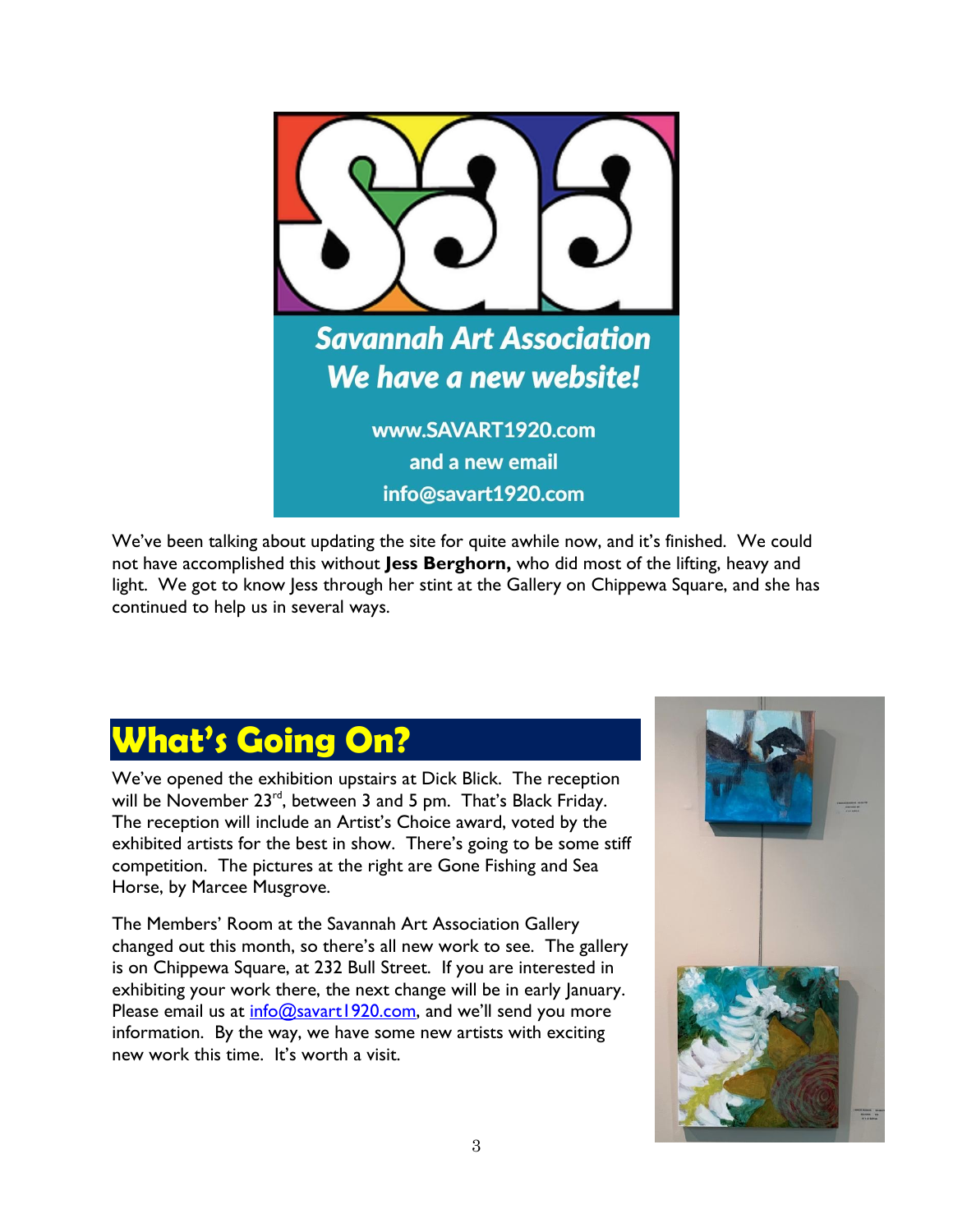There's an empty space at Pace Lighting, where Carol Anderson's painting used to be. That's because it sold. Congratulations, Carol. We've also had some nice sales from the airport this month, and some from the Gallery on Chippewa Square too. Carol's painting is below.



If you are one of the following people, there's an envelope waiting for you at the gallery, and that's usually good news:

| <b>Deanne Resch</b>   | <b>Genevieve Saint John</b> |
|-----------------------|-----------------------------|
| <b>Kelly Conner</b>   | <b>Cate Campbell</b>        |
| <b>Maria Bailey</b>   | <b>Iris Dayoub</b>          |
| <b>Susan Diaz</b>     | <b>Roberta Castor</b>       |
| <b>Sarah Bernzott</b> | <b>Carol Hartley</b>        |

The Christmas Party this year will be on December 19<sup>th</sup>, at 6 pm, at The Woods Apartments Community Room – That's behind Oglethorpe Mall. It will be a potluck, with members of the Association Board providing some major items.

#### **Art Lessons For The Novice**

Judy Crisp is again offering instruction for the *novice watercolorist.* Four 2-hour private sessions, taught in her Wilmington Island studio, are \$160.00. For more info and a supplies list, please call Judy at (912) 658-5787 or email her at jpcrisp1@bellsouth.net.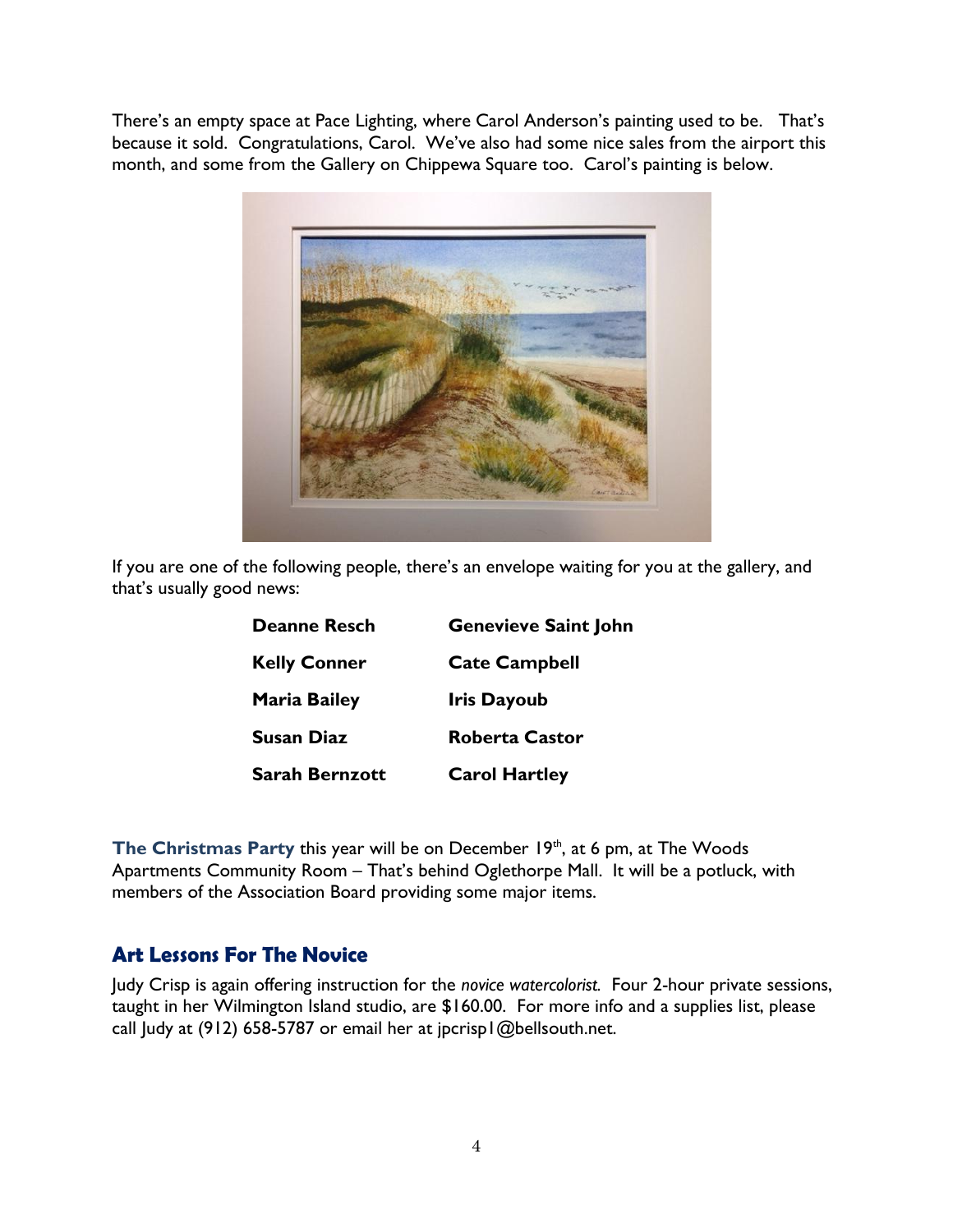#### **Art Lessons For Everyone**

Becky Marcussen is holding watercolor classes in the Pooler Hobby Lobby. They run from 1 to 3 on Mondays. Please contact her at (217) 343-2827.

Becky also does a class for acrylics, oils, and pastels. Those are on Wednesdays, from 1:30 to 3:30. Again, please contact her at (217) 343-2827.



*A pretty fair number of our members attended a workshop in Augusta recently, and Sarah Bernzott send me a class picture. I see Leigh Harris, Martha Love, Becky Marcussen, and Genevieve St. John, as well as Sarah.*

#### **Playshop at Generation One**

Our November general meeting will be held on Wednesday the 28th at The Woods Apartments Community Room on Hodgson Memorial at 6 pm. This month's program will be jewelry making demos by gallery partners Cathy Sizer and Christina Taylor. You will be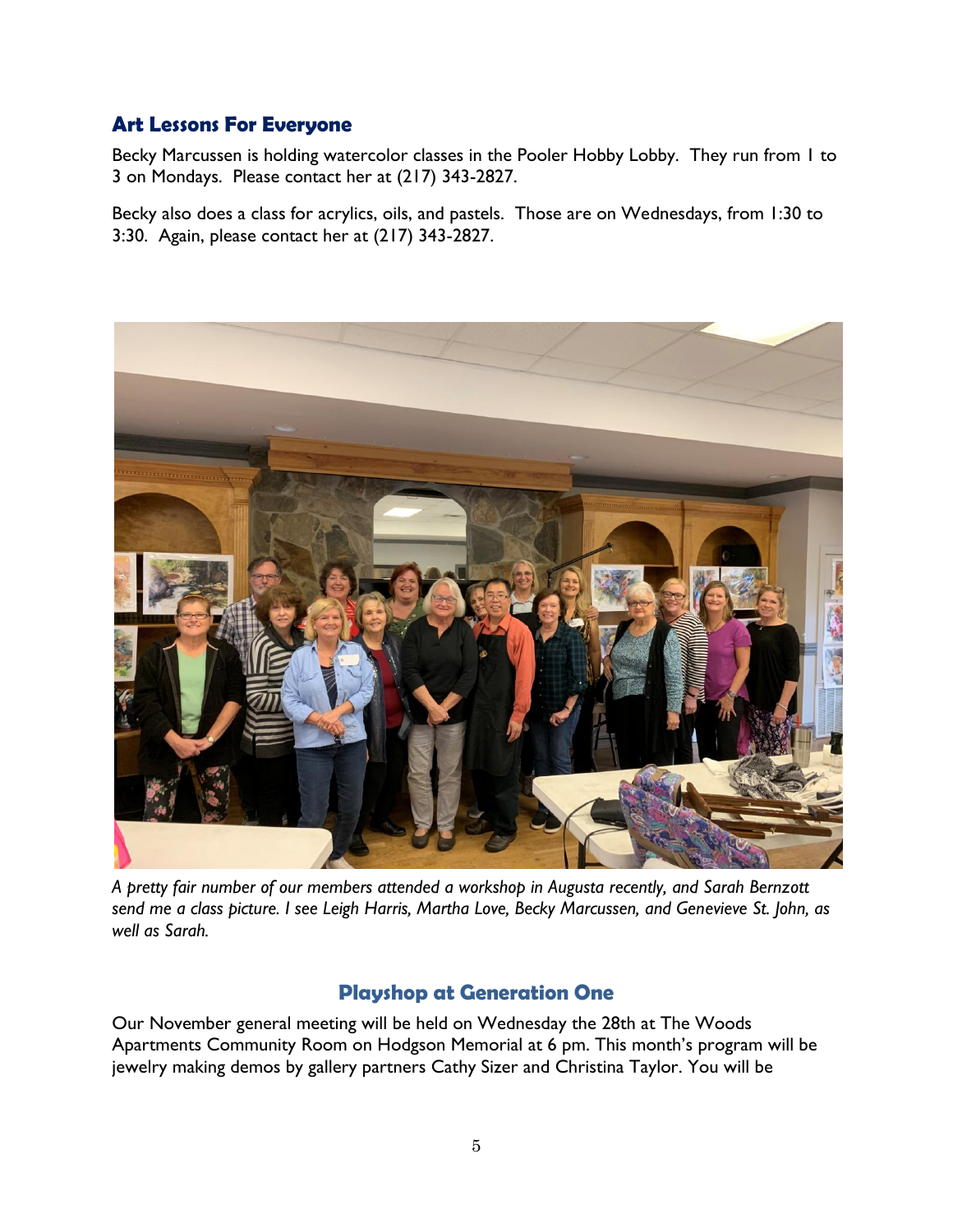entertained by these two creative craftsmen. Christina teaches in her studio and in addition to jewelry design Cathy also works with fibers so they will have lots to share.

### **Learn**



**Successful Strategies For Soft Pastels November 20-December 14 Rebecca Marcussen Savannah Artist** 

'reate rtspace

A Program Created & Sponsored by The Tybee Tourist

## We Enjoy Coloring Outside the Lines

Pop-Up Art Spaces Throughout the Savannah/Low Country Area Art Classes \* Professional Classes \*Parties \* Shows \* Exhibitions **Private Instruction \* Retreats \* Weddings & Reunions** Workshops \* Plein Air \* Make It-Take Its \* DIY

**For All Skill Levels Explore Soft Pastels, Substrates and Techniques** 4 Week Workshop, Meeting on Tuesdays **Registration & Information at** https://www.thetybeetourist.com/events/soft-pastels-strategies-for-success

> 517 E. Broad Street Savannah, GA 31401 912-289-7038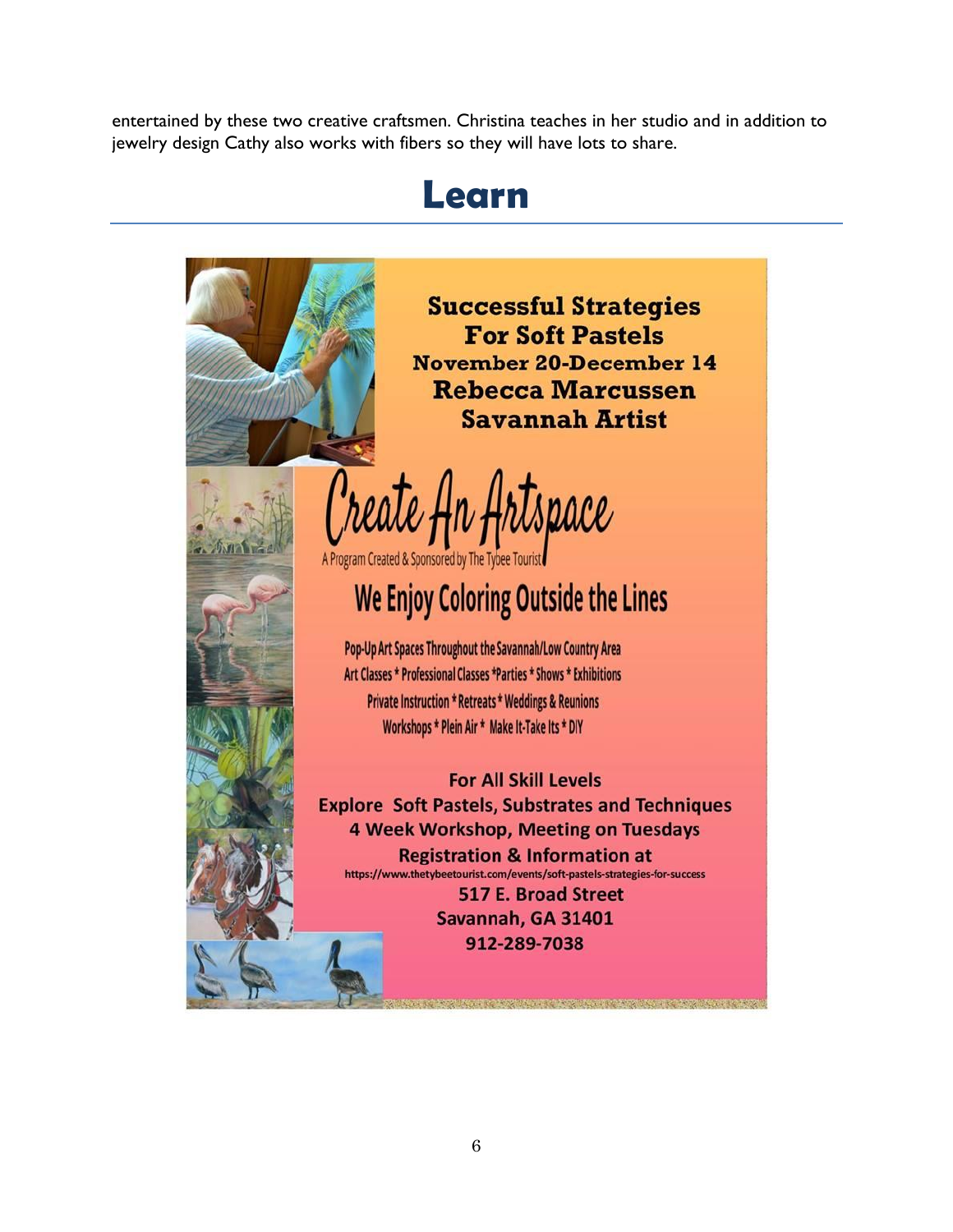### **The Board of Directors**

| <b>President</b>                  | <b>Ed Eckstrand</b>    |
|-----------------------------------|------------------------|
| <b>Vice President -Operations</b> | <b>Roy Yarger</b>      |
| <b>Vice President Planning</b>    | <b>Cathy Sizer</b>     |
| Treasurer                         | <b>Jill Buckner</b>    |
| <b>Secretary</b>                  | <b>Barbara Gentry</b>  |
| <b>Correspondence (Chair)</b>     | <b>Karen Borden</b>    |
| <b>Education (Chair)</b>          | <b>Carol Anderson</b>  |
| <b>Programs</b>                   | Sarah Bernzott         |
| <b>Publicity</b>                  | Christina Taylor       |
| Parliamentarian/Historian         | <b>Bobbie Kraft</b>    |
| <b>Membership</b>                 | <b>Marcee Musgrove</b> |
| <b>Activities</b>                 | <b>Andrea Stark</b>    |
| <b>Grants</b>                     | <b>Grace Rohland</b>   |
| <b>Correspondence</b>             | Karen Borden           |